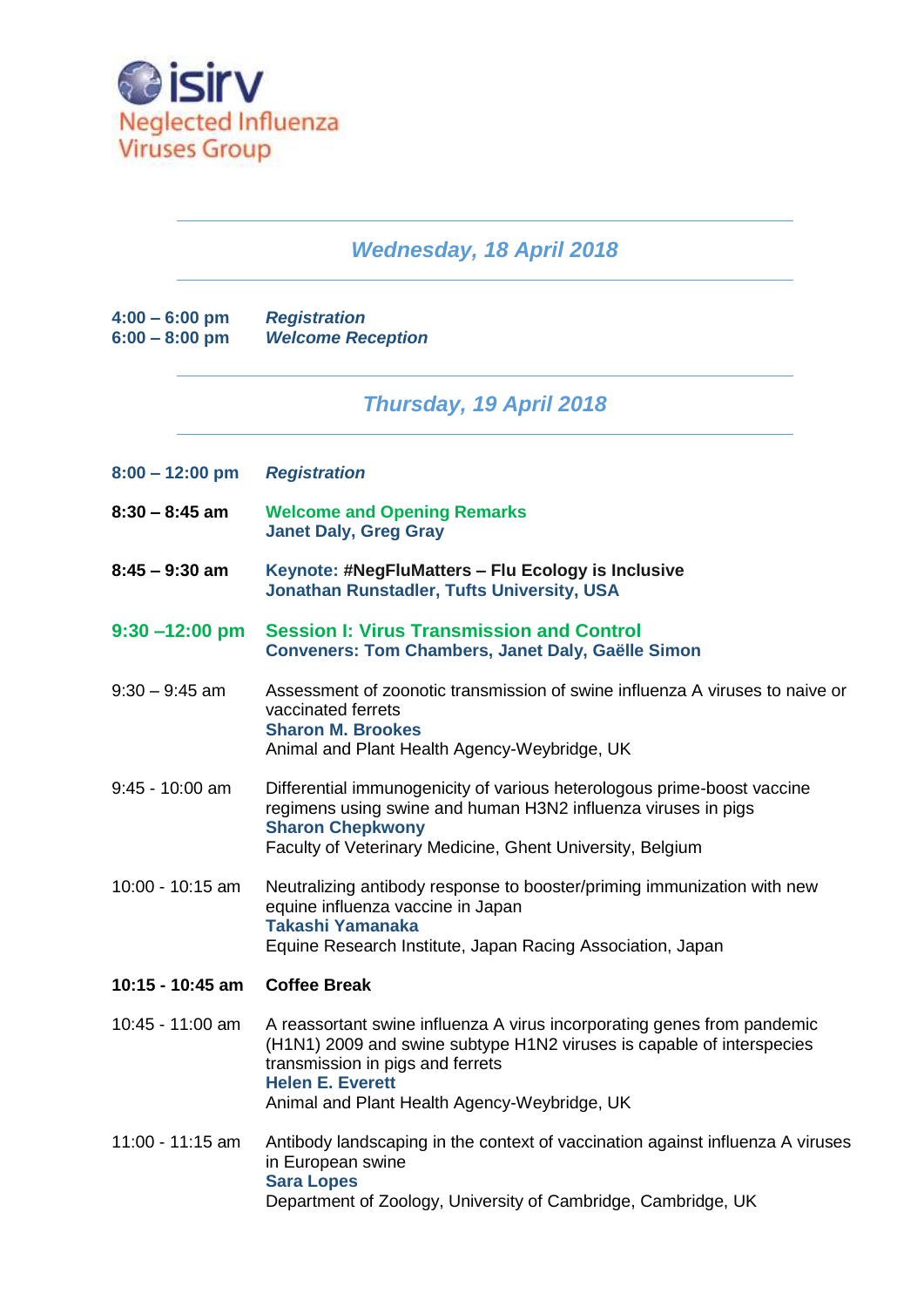

| 11:15 - 11:30 am | Novel determinants of equine influenza virus morphology<br><b>Ilaria M. Piras</b><br>Centre for Virus Research, University of Glasgow, Scotland, UK                                                                                      |
|------------------|------------------------------------------------------------------------------------------------------------------------------------------------------------------------------------------------------------------------------------------|
| 11:30 - 11:45 am | Impact of HA stability on influenza virus replication and transmission in swine<br><b>Charles J. Russell</b><br>St. Jude Children's Research Hospital, Memphis, TN, USA                                                                  |
| 11:45-12:00 pm   | Dynamics and parameters of influenza A virus transmission in nursery pigs<br><b>Montse Torremorell</b><br>College of Veterinary Medicine, University of Minnesota, USA                                                                   |
| 12:00 - 1:30 PM  | <b>BUFFET LUNCH</b>                                                                                                                                                                                                                      |
| $1:30 - 4:45$ pm | <b>Session II: Surveillance and Disease Investigation</b><br><b>Conveners: Gregory Gray, Nicola Lewis</b>                                                                                                                                |
| $1:30 - 2:00$ pm | Invited Speaker: Investigating the epidemiology of swine-to-human<br>influenza A virus transmission at agricultural fairs<br><b>Andrew Bowman, Ohio State University</b>                                                                 |
| $2:00 - 2:15$ pm | Antigenic evolution of global swine influenza A viruses and pandemic risk<br><b>Divya Venkatesh</b><br>University of Cambridge, UK                                                                                                       |
| $2:15 - 2:30$ pm | Pathogenesis and transmission of influenza A viruses with dominant H1<br>genome constellations found in US swine herds<br><b>Carine K. Souza</b><br>National Animal Disease Center, USDA-ARS, USA                                        |
| $2:30 - 2:45$ pm | Triple reassortant H3N2 with seasonal human H3, pandemic internal genes<br>and N2 of swine origin circulates in Danish swine herds<br><b>Lars Erik Larsen</b><br>National Veterinary Institute, Technical University of Denmark, Denmark |
| $2:45 - 3:00$ pm | Influenza A surveillance in the pig population of Great Britain (1991-2017)<br><b>Sharon M. Brookes</b><br>Animal and Plant Health Agency-Weybridge, UK                                                                                  |
| $3:00 - 3:15$ pm | <b>Coffee Break</b>                                                                                                                                                                                                                      |
| $3:15 - 3:30$ pm | Genetic and antigenic diversity among recently identified human-like A(H3N2)<br>variant viruses detected in the USA<br><b>Joyce Jones</b><br>Centers for Disease Control and Prevention, Atlanta, USA                                    |
| $3:30 - 3:45$ pm | Improved surveillance using primary respiratory epithelial cells<br><b>Stacey Schultz-Cherry</b><br>St Jude Children's Research Hospital, Memphis, USA                                                                                   |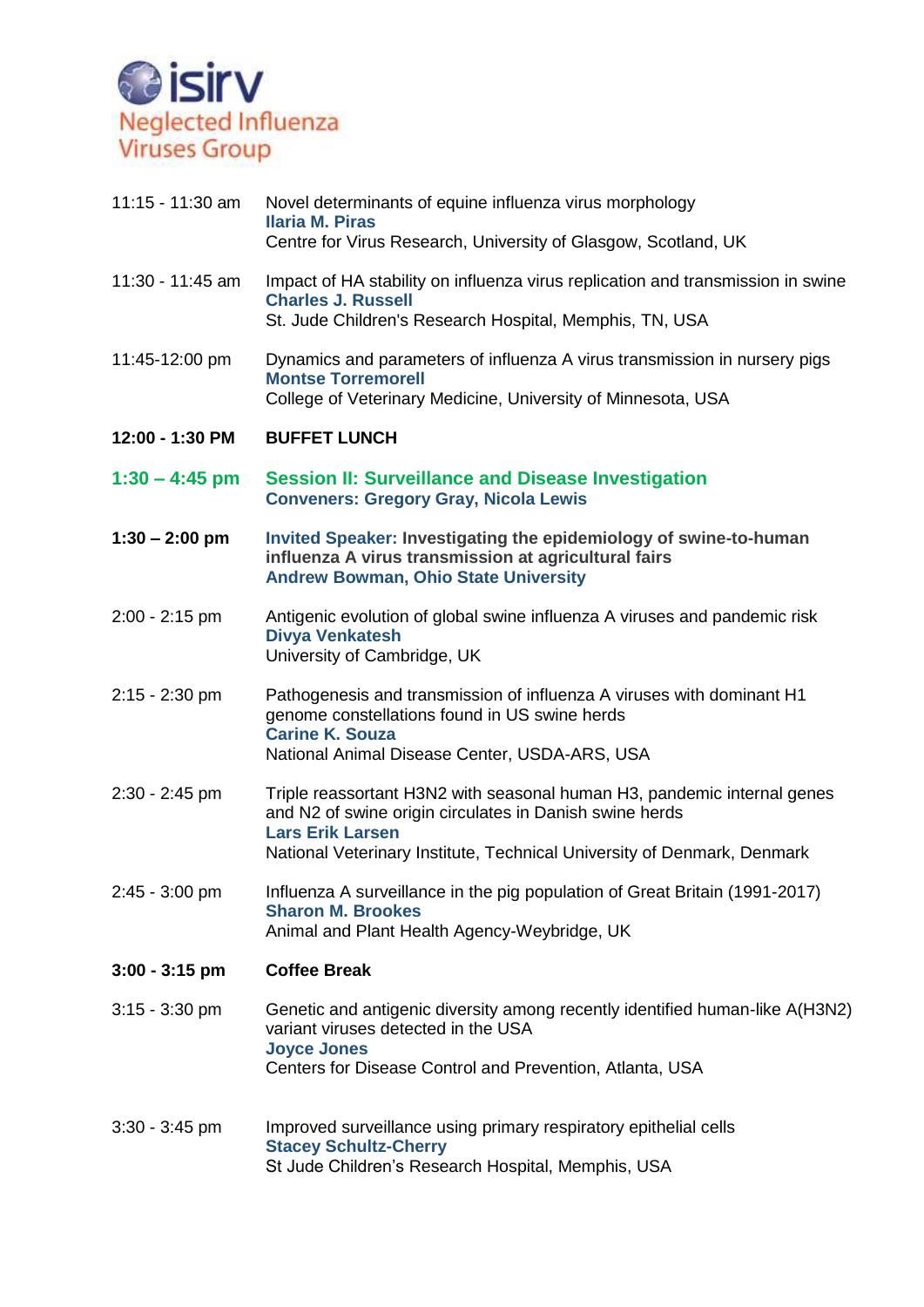

| 3:45 - 4:00 pm | Surveillance of swine influenza A, B, C and D viruses in Europe 2015-2017<br>Dinah Henritzi<br>Friedrich-Loeffler-Institute, Federal Research Institute for Animal Health, Insel<br>Riems, Germany                                               |
|----------------|--------------------------------------------------------------------------------------------------------------------------------------------------------------------------------------------------------------------------------------------------|
| 4:00 - 4:15 pm | The other influenza surface glycoprotein: Probing the antigenic differences<br>between N2 neuraminidase lineages of North American swine influenza A<br>viruses<br><b>Bryan S. Kaplan</b><br>National Animal Disease Center, USDA-ARS, Ames, USA |
| 4:15 - 4:45 pm | Invited Speaker: Isolation and characterization of a novel influenza A<br>virus from Rousettus Aegypticus bats<br>Ghazi Kayali, Human Link, Lebanon                                                                                              |
| 4:45 - 6:30 pm | <b>Poster Session and Drinks Reception</b>                                                                                                                                                                                                       |
| 6:30 - late    | <b>Dinner at The Grand</b>                                                                                                                                                                                                                       |
|                |                                                                                                                                                                                                                                                  |

## *Friday, 20 April 2018*

| $8:30 - 12:00$ pm  | <b>Registration</b>                                                                                                                                                                                                                                                 |
|--------------------|---------------------------------------------------------------------------------------------------------------------------------------------------------------------------------------------------------------------------------------------------------------------|
| $8:45 - 09:30$ am  | Keynote: Mechanisms and consequences of influenza A virus host<br>switching<br><b>Wendy Barclay, Imperial College London</b>                                                                                                                                        |
| $9:30 - 12:00$ pm  | <b>Session III: Clinical and Experimental Virology</b><br><b>Conveners: Stacey Schulz-Cherry, Susan Detmer, Nitin Virmani</b>                                                                                                                                       |
| $09:30 - 10:00$ am | Invited Speaker: Development/update of equine influenza vaccines: a<br>summary of some of the clinical studies and requirements for<br>registration (and some unexpected events).<br>Romain Paillot, LABEO (Frank Duncombe) - UniCaen (BioTARGEN),<br><b>France</b> |
| $10:00 - 10:15$ am | Development of an in vitro model to study bacterial infection secondary to<br>influenza A Virus<br><b>Janet M Daly</b><br>School of Veterinary Medicine and Science, University of Nottingham, UK                                                                   |
| 10:15 - 10:30 am   | Evolutionarily distinct influenza A viruses show different gene regulation<br>profiles in equine cells<br><b>Julien Amat</b><br>MRC - University of Glasgow Centre for Virus Research, Glasgow, UK                                                                  |
| 10:30-10:45 am     | Evaluation of equine influenza virus neutralising antibody responses induced<br>by vaccination using a pseudotype virus based assay<br><b>Simon Scott</b><br>University of Kent, UK                                                                                 |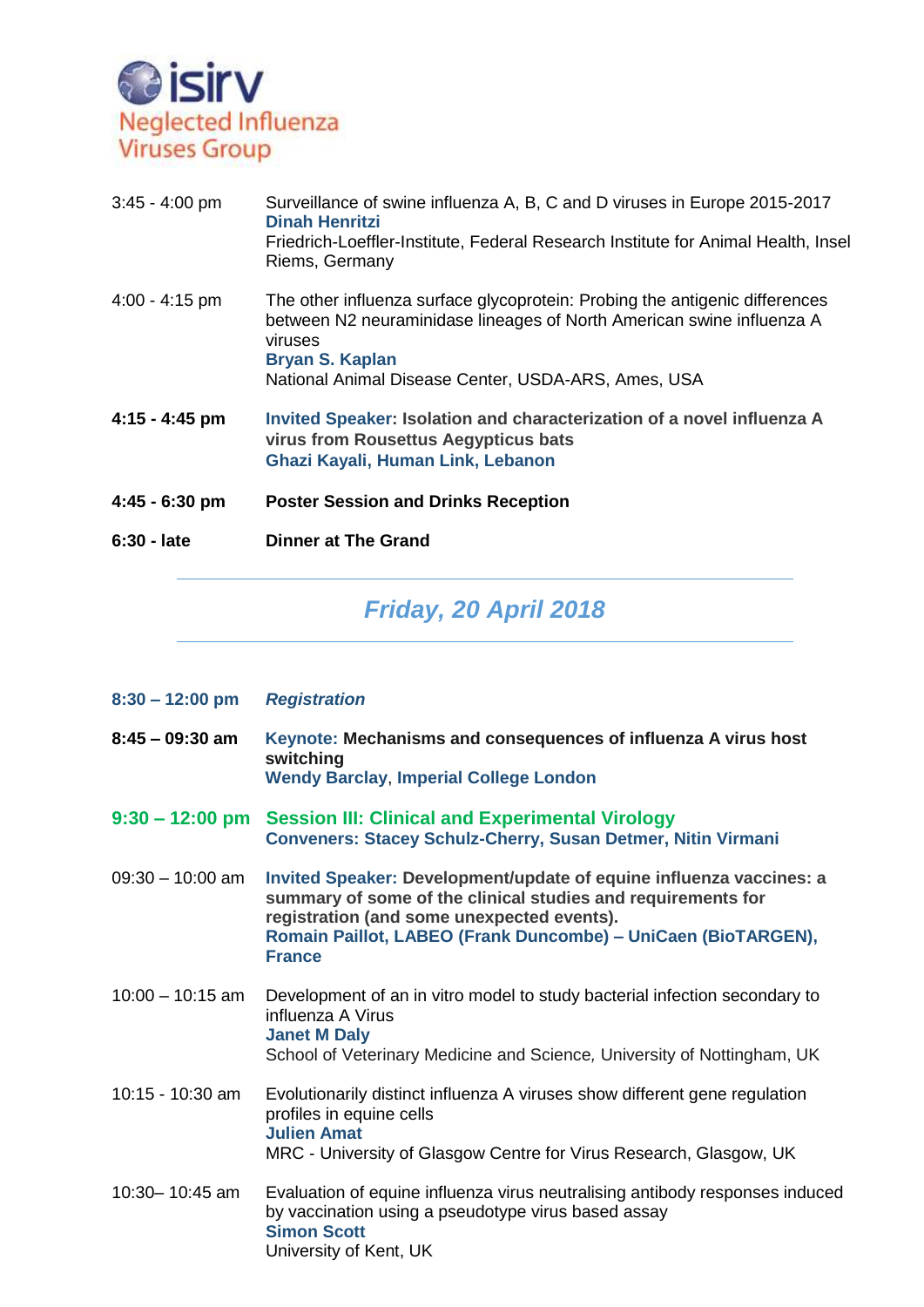

## **10:45- 11:00 am Coffee Break**

- 11:00 11:15 am The bat influenza H17N10 is neutralized by broadly-neutralizing monoclonal antibodies and its neuraminidase facilitates viral egress **Nigel Temperton** University of Kent, UK
- 11:15 11:30 am *In vivo* evaluation of monovalent vaccines against challenge with a contemporary alpha H1N2 influenza A virus in swine **Susan Detmer** University of Saskatchewan, Canada
- 11:30 11:45 am Novel Vaccines against Swine Influenza A virus **Pauline M. van Dieman** Animal and Plant Health Agency-Weybridge, UK
- 11:45 12:00 pm Transmission of influenza A virus from nurse sows to adopted piglets during lactation **Jorge Garrido Mantilla** College of Veterinary Medicine, University of Minnesota, MN, USA
- **12:00 - 1:30 PM BUFFET LUNCH**
- **1:30 – 3:45 pm Session IV: Emerging Issues and New Developments Conveners: Ann Cullinane, Todd Davis, Taki Saito**
- 1:30 2:00 pm **Invited Speaker:** Surveillance and pathogenesis of the recently identified influenza D virus **Mariette Ducatez, École Nationale Vétérinaire de Toulouse, France**
- 2:00 2:15 pm Attachment of IDV to the respiratory tract of cattle, small ruminants, swine and horse: a call for increased surveillance **Eva Mazzetto** Istituto Zooprofilattico Sperimentale delle Venezie, Italy
- 2:15 2:30 pm Mab-based competitive ELISA for the detection of antibodies against influenza D virus **Ana Moreno** Istituto Zooprofilattico Sperimentale della Lombardia e dell'Emilia, Italy
- 2:30 2:45 pm Isolation and characterization of equine-like H3 viruses from wild birds in Chile **Stacey Schultz-Cherry** St Jude Children's Research Hospital, Memphis, TN, USA
- 2:45 3:00 pm Outbreaks of influenza of swine and human origin in mink (*Neovison vison*) **Charlotte Kristiane Hjulsager** National Veterinary Institute, Technical University of Denmark, Denmark
- **3:00 – 3:15 pm Coffee Break**